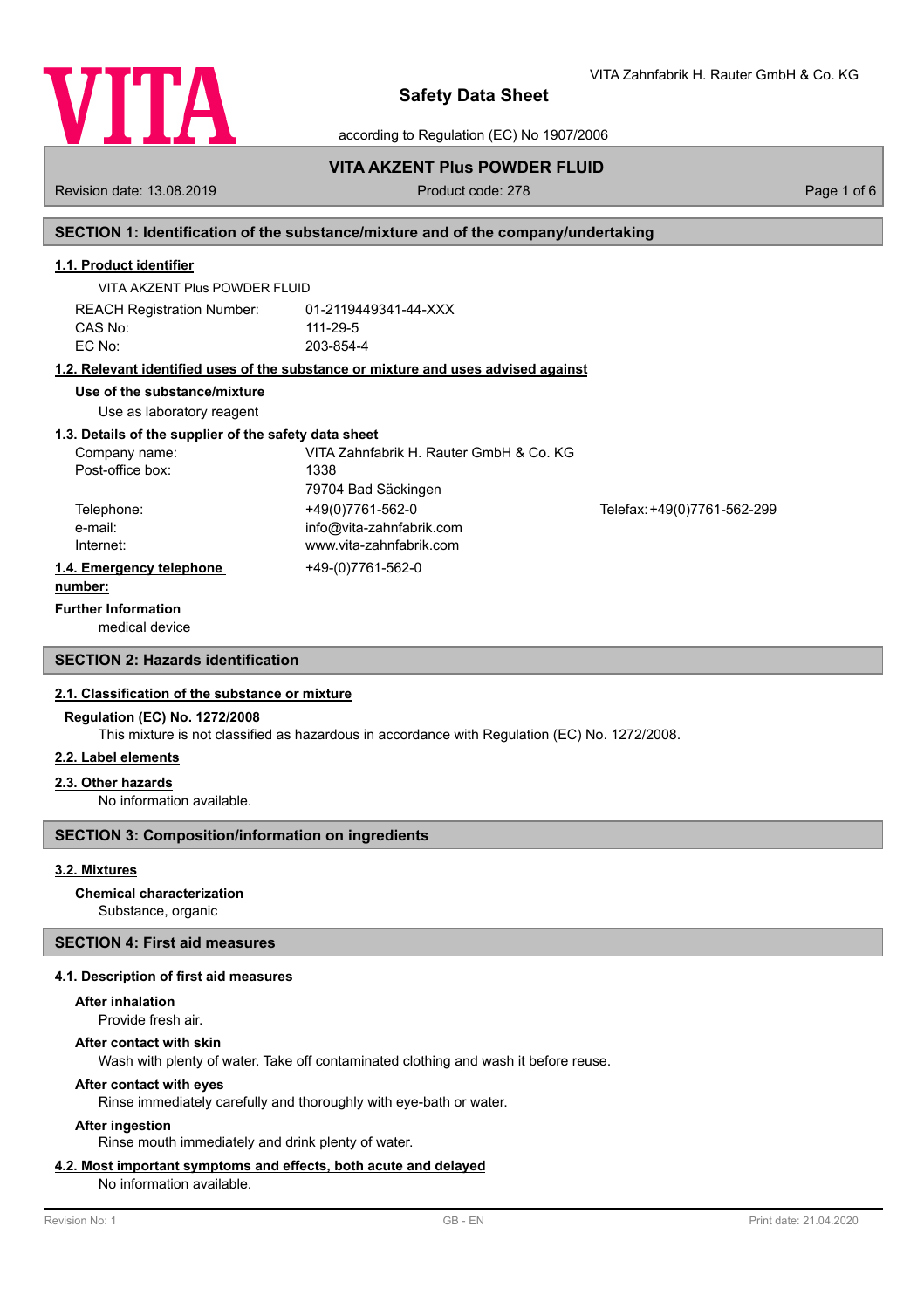

according to Regulation (EC) No 1907/2006

## **VITA AKZENT Plus POWDER FLUID**

Revision date: 13.08.2019 **Product code: 278** Product code: 278 **Page 2 of 6** Page 2 of 6

## **4.3. Indication of any immediate medical attention and special treatment needed**

Treat symptomatically.

## **SECTION 5: Firefighting measures**

## **5.1. Extinguishing media**

## **Suitable extinguishing media**

Co-ordinate fire-fighting measures to the fire surroundings.

## **5.2. Special hazards arising from the substance or mixture**

Non-flammable.

## **5.3. Advice for firefighters**

In case of fire: Wear self-contained breathing apparatus.

#### **Additional information**

Collect contaminated fire extinguishing water separately. Do not allow entering drains or surface water.

### **SECTION 6: Accidental release measures**

## **6.1. Personal precautions, protective equipment and emergency procedures**

Use personal protection equipment.

## **6.2. Environmental precautions**

Do not allow to enter into surface water or drains.

## **6.3. Methods and material for containment and cleaning up**

Absorb with liquid-binding material (e.g. sand, diatomaceous earth, acid- or universal binding agents). Treat the recovered material as prescribed in the section on waste disposal.

### **6.4. Reference to other sections**

Safe handling: see section 7 Personal protection equipment: see section 8 Disposal: see section 13

## **SECTION 7: Handling and storage**

## **7.1. Precautions for safe handling**

#### **Advice on safe handling**

No special measures are necessary.

#### **Advice on protection against fire and explosion**

No special fire protection measures are necessary.

#### **7.2. Conditions for safe storage, including any incompatibilities**

#### **Requirements for storage rooms and vessels**

Keep container tightly closed.

#### **Hints on joint storage**

No special measures are necessary.

### **7.3. Specific end use(s)**

Use as laboratory reagent

## **SECTION 8: Exposure controls/personal protection**

#### **8.1. Control parameters**

## **8.2. Exposure controls**

#### **Protective and hygiene measures**

Take off contaminated clothing. Wash hands before breaks and after work. When using do not eat, drink, smoke, sniff.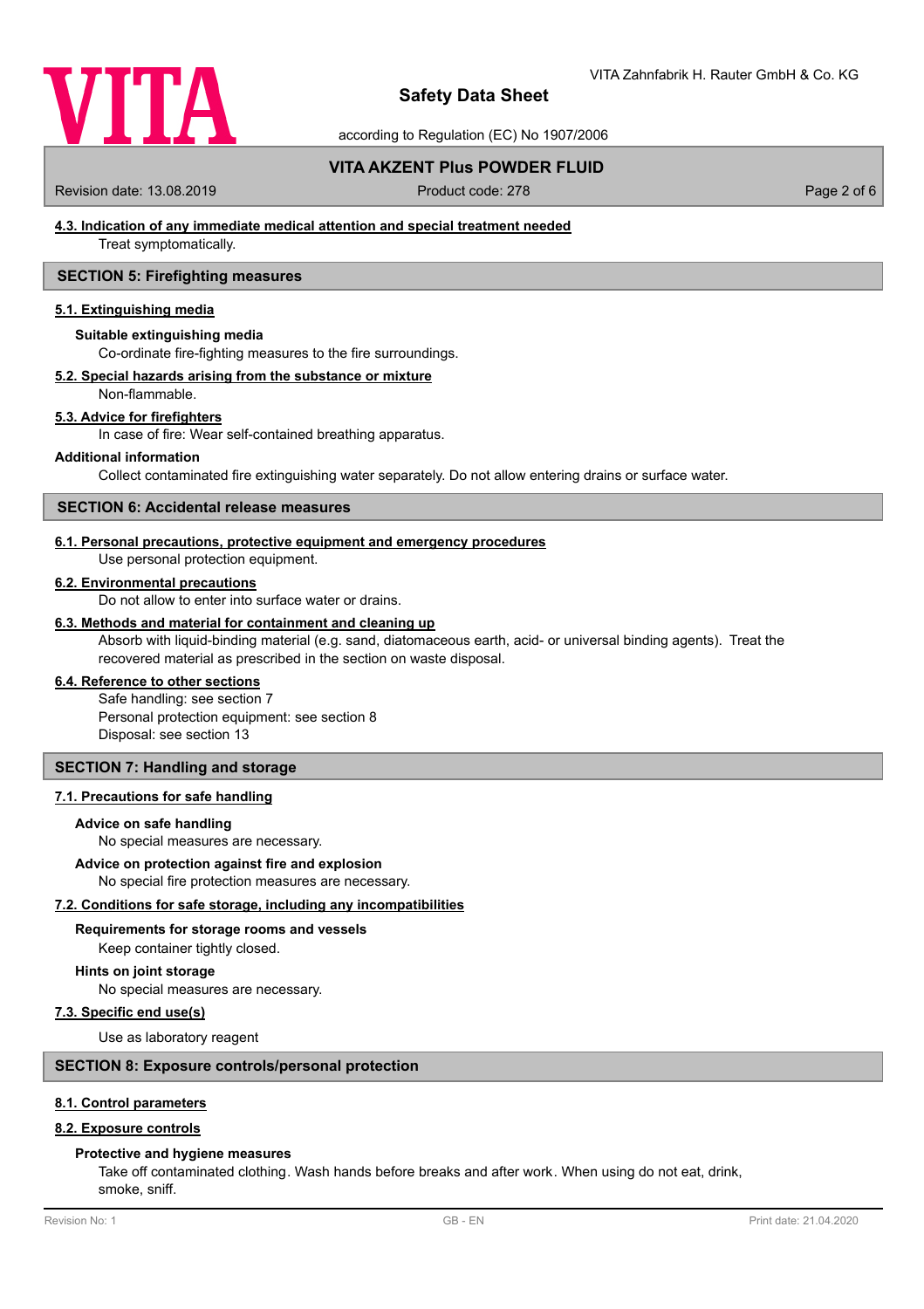

according to Regulation (EC) No 1907/2006

## **VITA AKZENT Plus POWDER FLUID**

Revision date: 13.08.2019 **Product code: 278** Product code: 278 Page 3 of 6

## **Eye/face protection**

Wear eye protection/face protection.

## **Hand protection**

When handling with chemical substances, protective gloves must be worn with the CE-label including the four control digits. The quality of the protective gloves resistant to chemicals must be chosen as a function of the specific working place concentration and quantity of hazardous substances. For special purposes, it is recommended to check the resistance to chemicals of the protective gloves mentioned above together with the supplier of these gloves.

**Skin protection**

Use of protective clothing.

# **SECTION 9: Physical and chemical properties**

### **9.1. Information on basic physical and chemical properties**

| Physical state:<br>Colour:                                    | Liquid<br>colourless |                           |
|---------------------------------------------------------------|----------------------|---------------------------|
| pH-Value:                                                     |                      | not determined            |
| Changes in the physical state                                 |                      |                           |
| Melting point:                                                |                      | not determined            |
| Initial boiling point and boiling range:                      |                      | 239 °C                    |
| Flash point:                                                  |                      | 135 °C                    |
| <b>Flammability</b>                                           |                      |                           |
| Solid:                                                        |                      | not applicable            |
| Gas:                                                          |                      | not applicable            |
| <b>Explosive properties</b><br>The product is not: Explosive. |                      |                           |
| Lower explosion limits:                                       |                      | not determined            |
| Upper explosion limits:                                       |                      | not determined            |
| <b>Auto-ignition temperature</b>                              |                      |                           |
| Solid:                                                        |                      | not applicable            |
| Gas:                                                          |                      | not applicable            |
| Decomposition temperature:                                    |                      | not determined            |
| <b>Oxidizing properties</b><br>Not oxidising.                 |                      |                           |
| Vapour pressure:<br>(at 50 $°C$ )                             |                      | <=1100 hPa                |
| Density:                                                      |                      | 0,99000 g/cm <sup>3</sup> |
| Solubility in other solvents<br>not determined                |                      |                           |
| Partition coefficient:                                        |                      | not determined            |
| Vapour density:                                               |                      | not determined            |
| Evaporation rate:                                             |                      | not determined            |
| 9.2. Other information                                        |                      |                           |
| Solid content:                                                |                      | 0,0%                      |

## **SECTION 10: Stability and reactivity**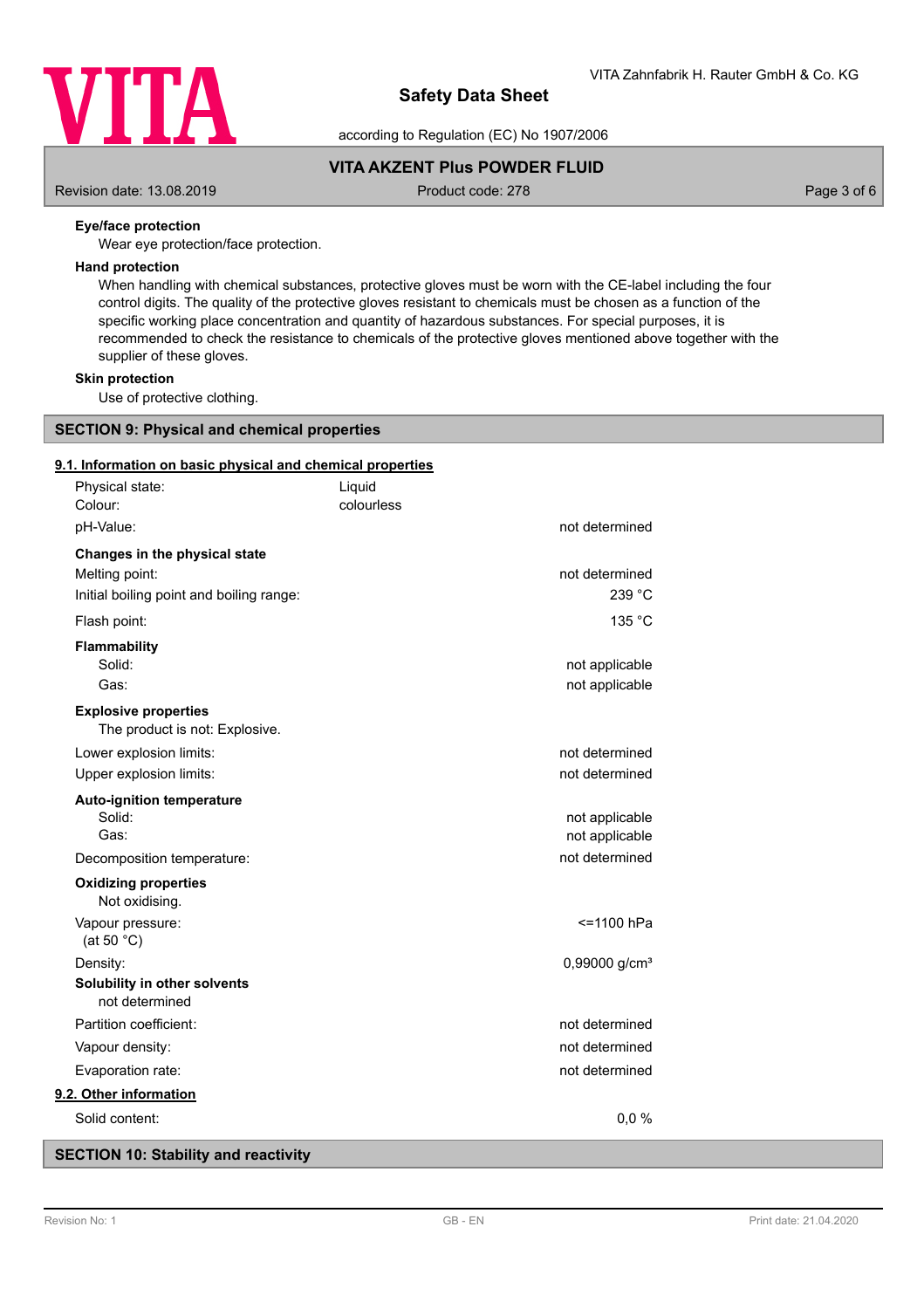

according to Regulation (EC) No 1907/2006

## **VITA AKZENT Plus POWDER FLUID**

Revision date: 13.08.2019 **Product code: 278** Product code: 278 Page 4 of 6

## **10.1. Reactivity**

No hazardous reaction when handled and stored according to provisions.

## **10.2. Chemical stability**

The product is stable under storage at normal ambient temperatures.

## **10.3. Possibility of hazardous reactions**

No known hazardous reactions.

#### **10.4. Conditions to avoid**

none

## **10.5. Incompatible materials**

No information available.

## **10.6. Hazardous decomposition products**

No known hazardous decomposition products.

### **SECTION 11: Toxicological information**

## **11.1. Information on toxicological effects**

## **Additional information on tests**

The mixture is classified as not hazardous according to regulation (EC) No 1272/2008 [CLP].

## **SECTION 12: Ecological information**

### **12.1. Toxicity**

## The product is not: Ecotoxic.

**12.2. Persistence and degradability**

The product has not been tested.

### **12.3. Bioaccumulative potential**

The product has not been tested.

## **12.4. Mobility in soil**

The product has not been tested.

#### **12.5. Results of PBT and vPvB assessment**

The product has not been tested.

## **12.6. Other adverse effects**

No information available.

## **Further information**

Avoid release to the environment.

#### **SECTION 13: Disposal considerations**

#### **13.1. Waste treatment methods**

#### **Disposal recommendations**

Do not allow to enter into surface water or drains. Dispose of waste according to applicable legislation.

## **Contaminated packaging**

Wash with plenty of water. Completely emptied packages can be recycled.

## **SECTION 14: Transport information**

#### **Land transport (ADR/RID)**

| <b>14.1. UN number:</b>           | No dangerous good in sense of this transport regulation. |
|-----------------------------------|----------------------------------------------------------|
| 14.2. UN proper shipping name:    | No dangerous good in sense of this transport regulation. |
| 14.3. Transport hazard class(es): | No dangerous good in sense of this transport regulation. |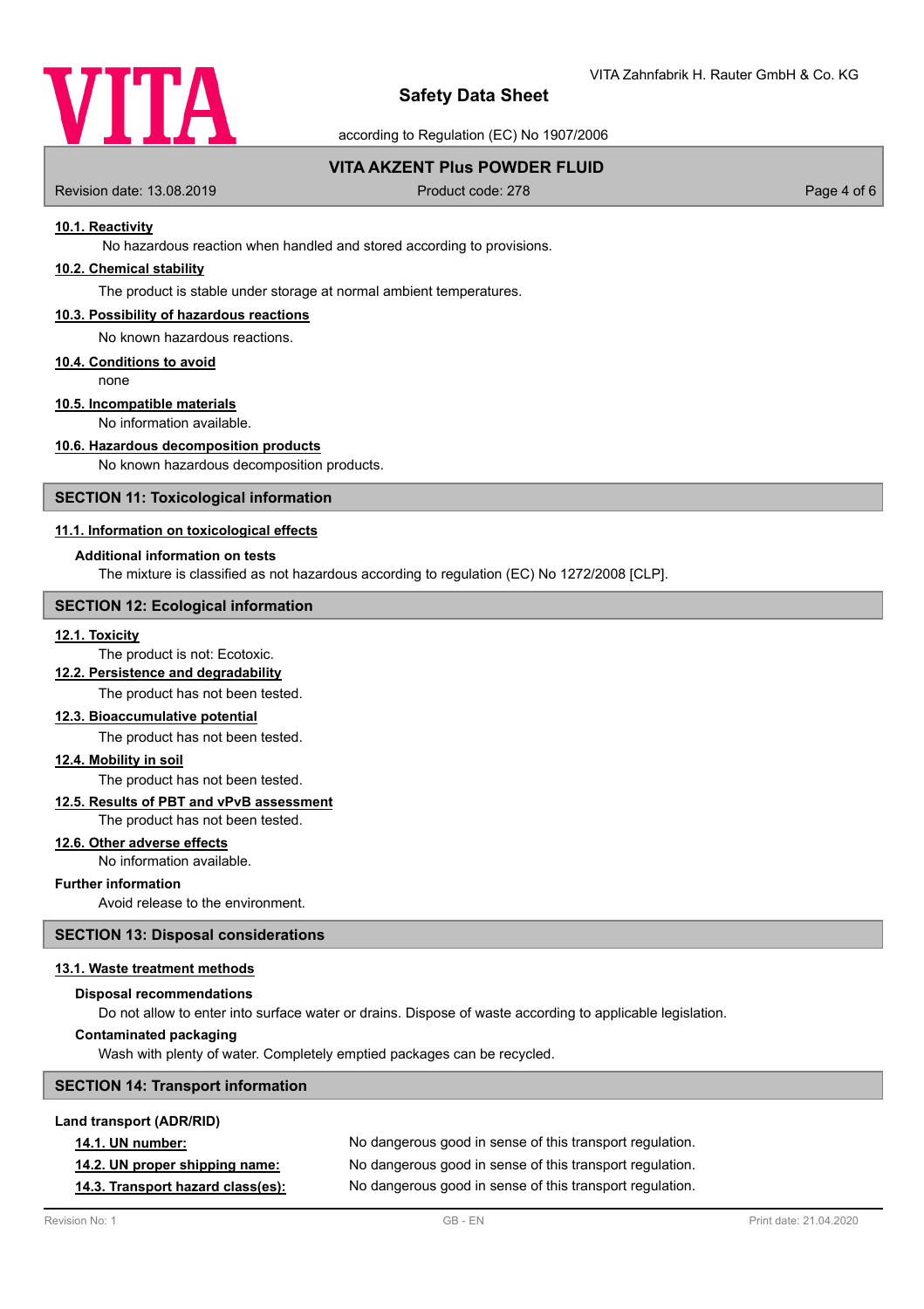

according to Regulation (EC) No 1907/2006

|                                                                                                                                                | <b>VITA AKZENT Plus POWDER FLUID</b>                                                                 |             |  |
|------------------------------------------------------------------------------------------------------------------------------------------------|------------------------------------------------------------------------------------------------------|-------------|--|
| Revision date: 13.08.2019                                                                                                                      | Product code: 278                                                                                    | Page 5 of 6 |  |
| 14.4. Packing group:                                                                                                                           | No dangerous good in sense of this transport regulation.                                             |             |  |
| Inland waterways transport (ADN)                                                                                                               |                                                                                                      |             |  |
| 14.1. UN number:                                                                                                                               | No dangerous good in sense of this transport regulation.                                             |             |  |
| 14.2. UN proper shipping name:                                                                                                                 | No dangerous good in sense of this transport regulation.                                             |             |  |
| 14.3. Transport hazard class(es):                                                                                                              | No dangerous good in sense of this transport regulation.                                             |             |  |
| 14.4. Packing group:                                                                                                                           | No dangerous good in sense of this transport regulation.                                             |             |  |
| <b>Marine transport (IMDG)</b>                                                                                                                 |                                                                                                      |             |  |
| 14.1. UN number:                                                                                                                               | No dangerous good in sense of this transport regulation.                                             |             |  |
| 14.2. UN proper shipping name:                                                                                                                 | No dangerous good in sense of this transport regulation.                                             |             |  |
| 14.3. Transport hazard class(es):                                                                                                              | No dangerous good in sense of this transport regulation.                                             |             |  |
| 14.4. Packing group:                                                                                                                           | No dangerous good in sense of this transport regulation.                                             |             |  |
| Air transport (ICAO-TI/IATA-DGR)                                                                                                               |                                                                                                      |             |  |
| 14.1. UN number:                                                                                                                               | No dangerous good in sense of this transport regulation.                                             |             |  |
| 14.2. UN proper shipping name:                                                                                                                 | No dangerous good in sense of this transport regulation.                                             |             |  |
| 14.3. Transport hazard class(es):                                                                                                              | No dangerous good in sense of this transport regulation.                                             |             |  |
| 14.4. Packing group:                                                                                                                           | No dangerous good in sense of this transport regulation.                                             |             |  |
| 14.5. Environmental hazards                                                                                                                    |                                                                                                      |             |  |
| ENVIRONMENTALLY HAZARDOUS:                                                                                                                     | no                                                                                                   |             |  |
| 14.6. Special precautions for user<br>No information available.                                                                                |                                                                                                      |             |  |
| 14.7. Transport in bulk according to Annex II of Marpol and the IBC Code<br>not applicable                                                     |                                                                                                      |             |  |
| <b>SECTION 15: Regulatory information</b>                                                                                                      |                                                                                                      |             |  |
|                                                                                                                                                |                                                                                                      |             |  |
|                                                                                                                                                | 15.1. Safety, health and environmental regulations/legislation specific for the substance or mixture |             |  |
| EU regulatory information<br>Information according to 2012/18/EU<br>(SEVESO III):                                                              | Not subject to 2012/18/EU (SEVESO III)                                                               |             |  |
| National regulatory information                                                                                                                |                                                                                                      |             |  |
| Water hazard class (D):                                                                                                                        | 1 - slightly hazardous to water                                                                      |             |  |
| 15.2. Chemical safety assessment                                                                                                               |                                                                                                      |             |  |
|                                                                                                                                                | Chemical safety assessments for substances in this mixture were not carried out.                     |             |  |
| <b>SECTION 16: Other information</b>                                                                                                           |                                                                                                      |             |  |
| Abbreviations and acronyms                                                                                                                     |                                                                                                      |             |  |
| ADR: Accord européen sur le transport des marchandises dangereuses par Route                                                                   |                                                                                                      |             |  |
| (European Agreement concerning the International Carriage of Dangerous Goods by Road)<br>IMDG: International Maritime Code for Dangerous Goods |                                                                                                      |             |  |

IATA: International Air Transport Association

GHS: Globally Harmonized System of Classification and Labelling of Chemicals

EINECS: European Inventory of Existing Commercial Chemical Substances

ELINCS: European List of Notified Chemical Substances

CAS: Chemical Abstracts Service

LC50: Lethal concentration, 50%

LD50: Lethal dose, 50%

CLP: Classification, labelling and Packaging

REACH: Registration, Evaluation and Authorization of Chemicals